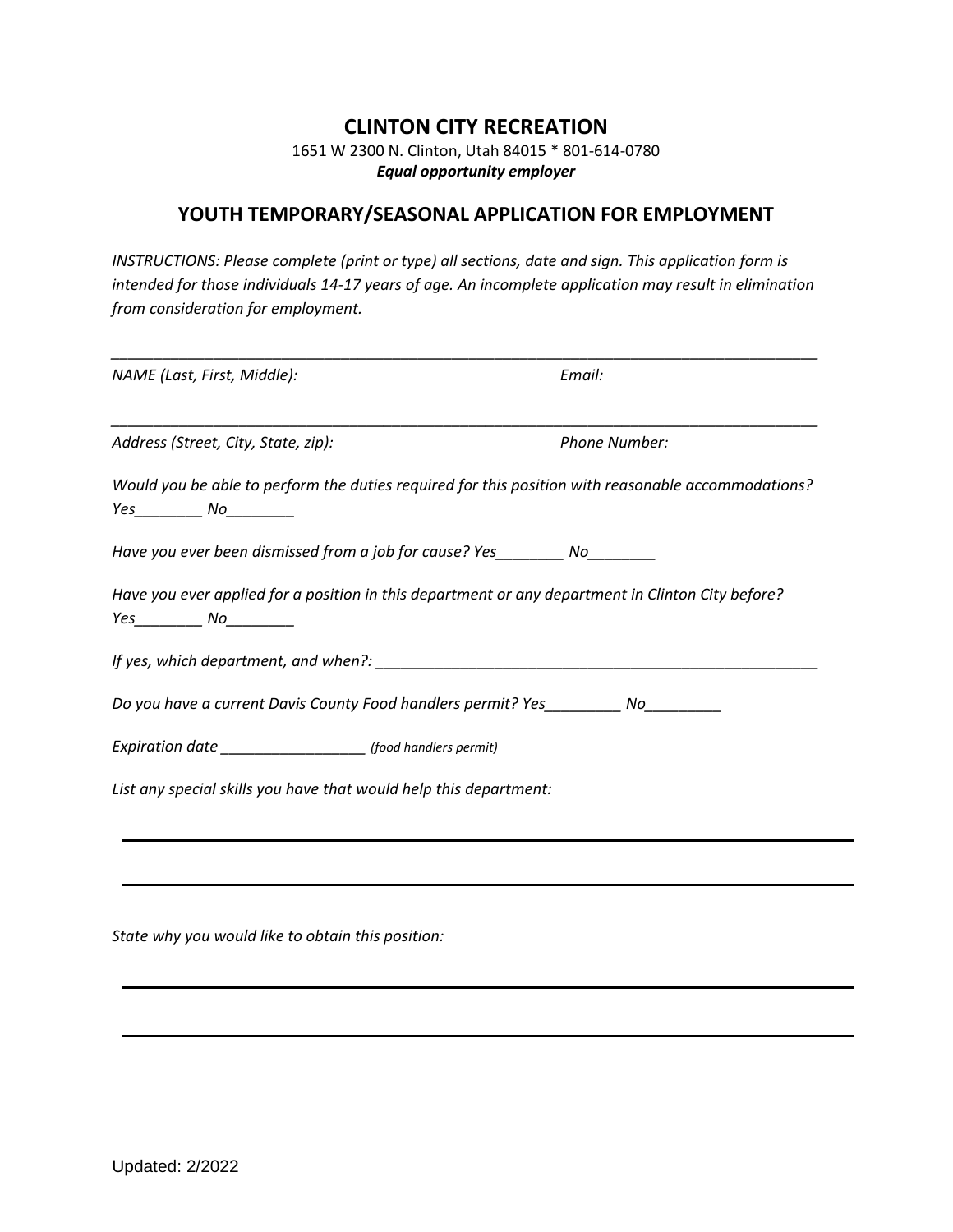*What hours and days would you be available to work (am‐pm):*

# *RECORD OF EDUCATION*

| Jr High School     |  |
|--------------------|--|
|                    |  |
|                    |  |
| <b>High School</b> |  |
|                    |  |
|                    |  |
| College/University |  |
|                    |  |
|                    |  |
|                    |  |
|                    |  |
|                    |  |

# *RECREATION EXPERIENCE*

In the space below, give your complete recreation and or competitive experience, list sports/activities you have played, coached, officiated or administered: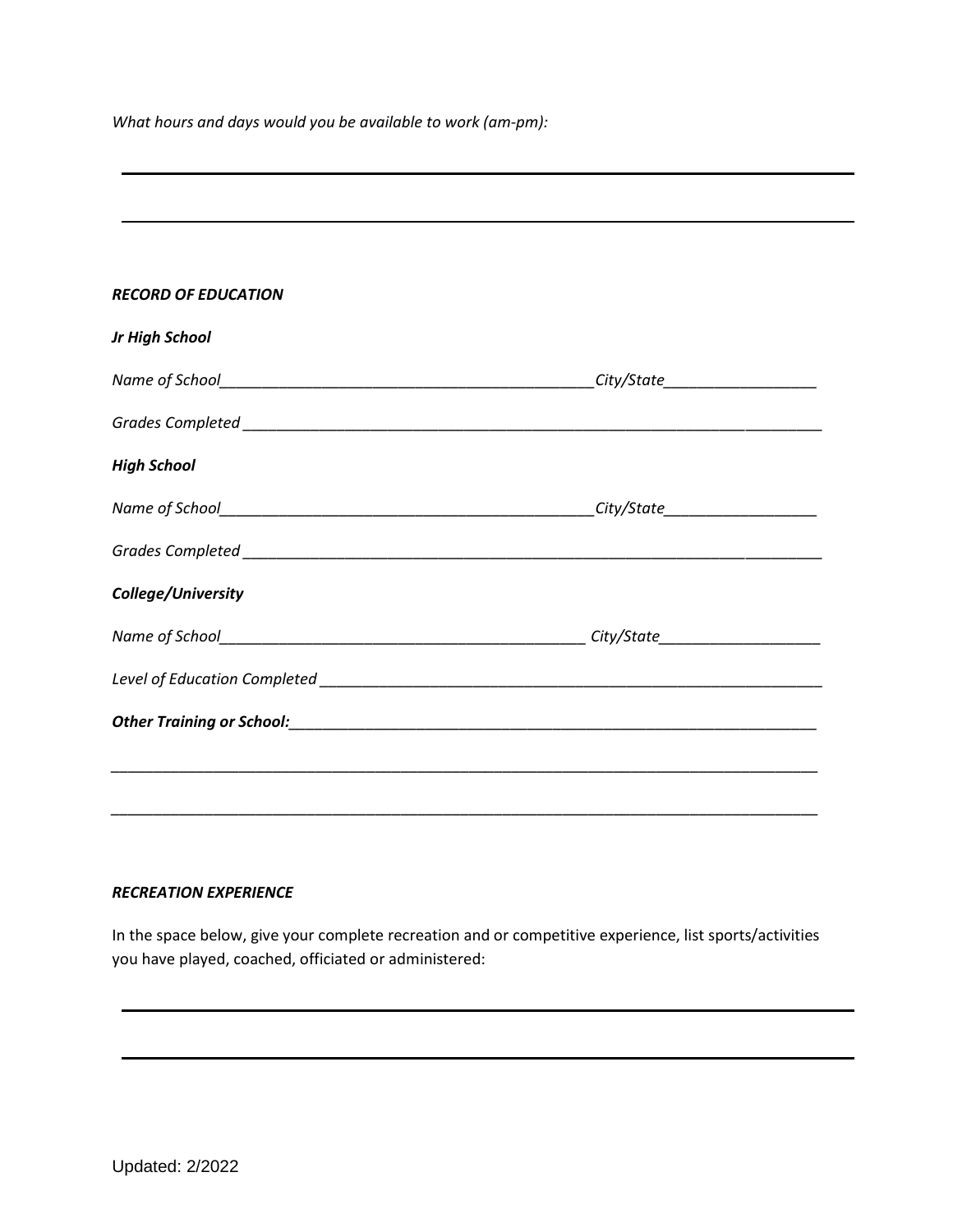List where & when if you have concession, sales and/or scorekeeping experience:

### **SUPERVISOR EXPERIENCE**

Updated: 2/2022

In the space below, give your complete supervisory experience, list sports/activities you have overseen:

Share an experience with a player, coach or spectator where you had to de-escalate a situation:

#### **PERSONAL REFERENCES (No former employers or relatives)**

| Relationship_________ | <b>PHONE</b> |
|-----------------------|--------------|
|                       |              |
|                       |              |
|                       |              |
|                       | <b>PHONE</b> |
|                       |              |
|                       |              |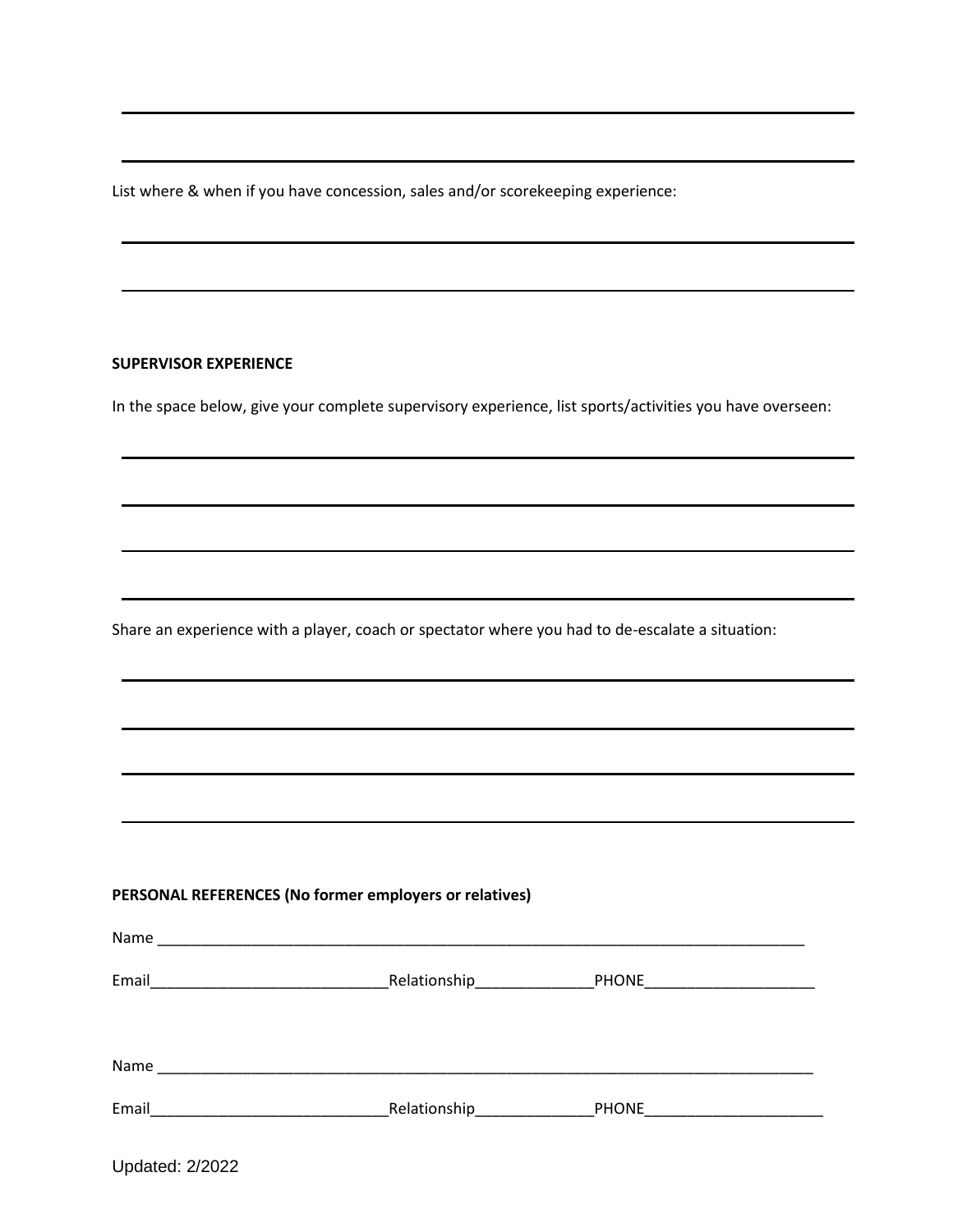| Name  |              |              |  |
|-------|--------------|--------------|--|
|       |              |              |  |
| Email | Relationship | <b>PHONE</b> |  |

#### **RECORD OF EMPLOYMENT**

In the space below, give your complete record of employment for the past ten years, also list other experiences which are related to your qualification for this position. Start with the present and work back, if more space is needed use the back of this page.

| Duties:             |                                                                     |  |
|---------------------|---------------------------------------------------------------------|--|
|                     |                                                                     |  |
|                     |                                                                     |  |
| Reason for leaving: |                                                                     |  |
|                     |                                                                     |  |
|                     |                                                                     |  |
|                     | May we contact the employer listed above? Yes _________ No ________ |  |
|                     |                                                                     |  |
|                     |                                                                     |  |
|                     |                                                                     |  |
| Duties:             |                                                                     |  |
|                     |                                                                     |  |
|                     |                                                                     |  |